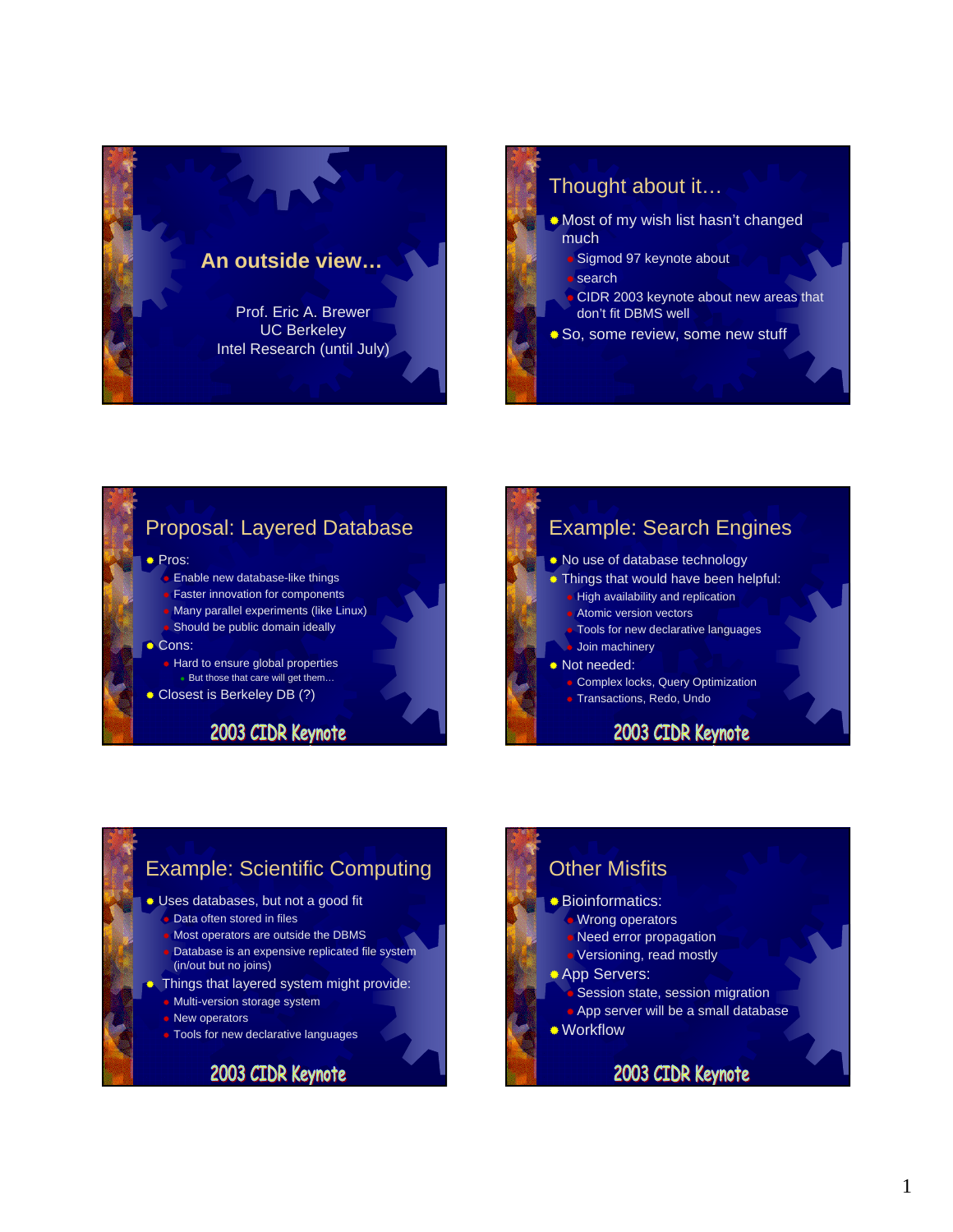### So what happened?

- Accepted: one size does not fit all...
- Couldn't get much traction on layered database
- **Built our own from scratch** 
	- **Stasis, Rusty Sears**
- Open source, could be something special
- **But big picture largely unchanged**
- Too hard to explore the fun spaces **But layering DID happen!** 
	- But whole database is now just transactional storage

### Directions I'd like to see…

- Integrated notion of statistics Store the noise (rather than clean it)
	- Create cleaner views Core probabilistic queries
	-
- Move away from update-in-place **Many inputs are sacred (e.g. science)** 
	- **C** Transactional versioning
	- **Provenance & annotation**

### Directions (2)

- Better integration into PL
- BASE semantics (not just ACID)
- Repeated automatic extraction Web crawlers do this
	- Much of MapReduce workload
	- Need to integrate with versioning, provenance, statistics
	- **Import is a continuous process, not an** event

# Many Core

- Hard to get any performance benefit for I/O bound applications
- **Main memory DB?? Limited by off-chip bandwidth** 
	- Need dataflow optimizations on/off chip



- **Examples from OS community:**  X86, SPEC benchmarks, Virtual machines SCSI disks, RAID, NAS Routers, Firewalls, Proxies
- Some layers commodities (raw disks)
- Some layers innovative (replication)
- Always have unexpected uses